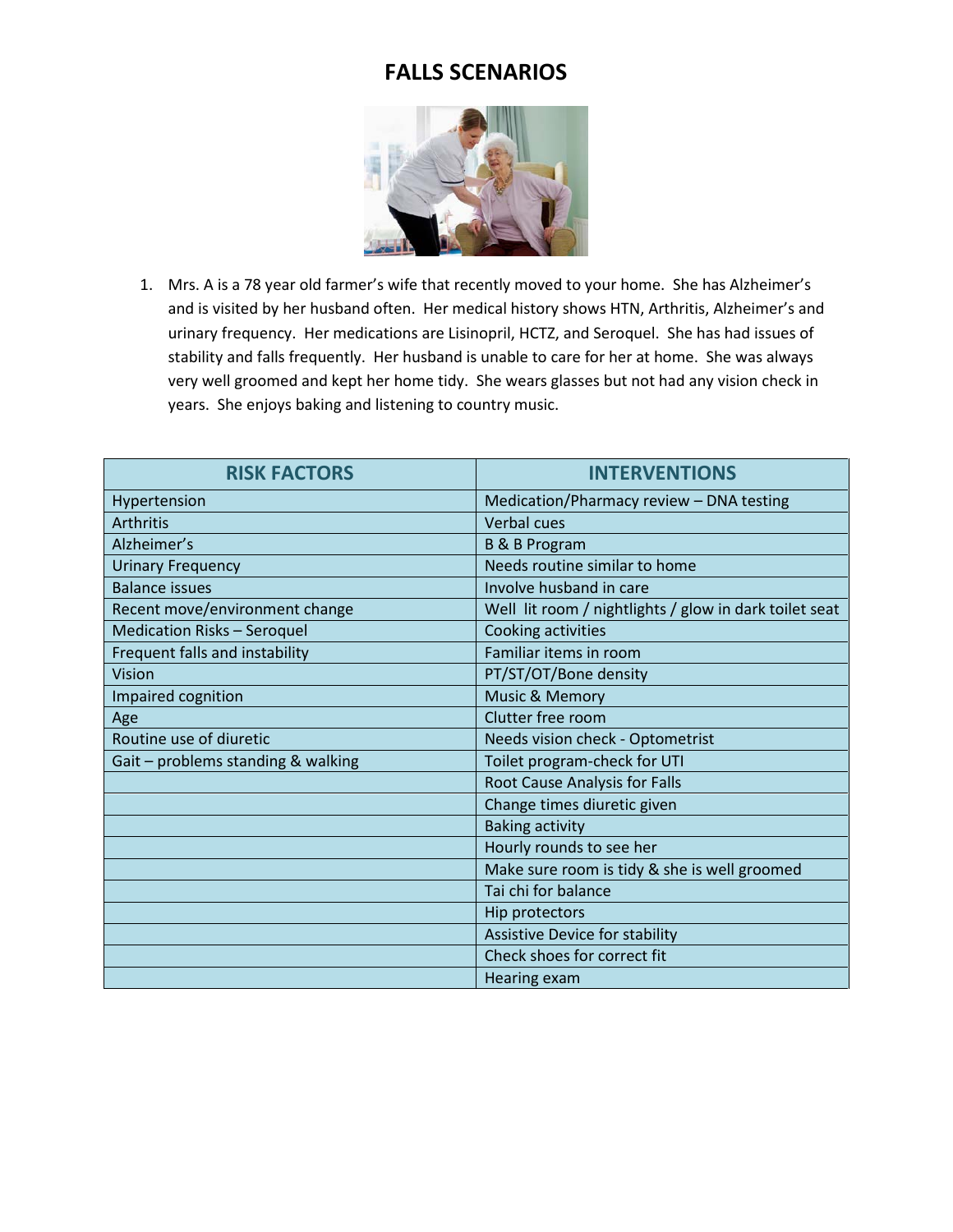

2. Mrs. Polly is a 93 year old resident at your nursing home. She has had Alzheimer's for years and recently lost her husband. She also has diabetes, hypertension, osteoarthritis and depression. She takes several medications for her conditions. Recently she has worsening agitation and insomnia. She was in the hospital for dehydration and treated for a UTI. Recently she was found on the floor beside her bed and her undergarments were wet. She was calling out for her husband to help her.

| <b>RISK FACTORS</b>                 | <b>INTERVENTIONS</b>                          |
|-------------------------------------|-----------------------------------------------|
| Dehydration                         | Monitor input and output                      |
| <b>Continued UTI</b>                | Follow up UA Labs                             |
| <b>Possible Diabetic Neuropathy</b> | <b>Pain Assessment</b>                        |
| <b>Multiple Medications</b>         | Monitor blood sugar                           |
| Incontinence                        | <b>Medication review</b>                      |
| Weakness                            | <b>Bowel &amp; Bladder Assessment</b>         |
| <b>Lighting and Clutter</b>         | Therapy $-$ grip strips                       |
| Loss of husband                     | Assess room for trip hazards                  |
| Depression                          | Monitor closely                               |
| Dementia                            | <b>Social Services</b>                        |
| Osteoarthritis                      | <b>Frequent redirection</b>                   |
| <b>Worsening Agitation</b>          | Reorient time & place within her world-create |
|                                     | routine                                       |
| <b>Worsening Insomnia</b>           | <b>Consider Vitamin D</b>                     |
| Socially withdrawn                  | Pain control                                  |
| <b>Failure to thrive</b>            | <b>Activities</b>                             |
| Edema - foot ulcers                 | Toileting program                             |
|                                     | Check for Orthostatic hypotension             |
|                                     | Check bed height - readjust if necessary      |
|                                     | <b>Falling Star Program</b>                   |
|                                     | Anti-roll back for wheelchair pen             |
|                                     | Room lighting/nightlights                     |
|                                     | <b>Check footwear</b>                         |
|                                     | Call light & personal belongings within reach |
|                                     | <b>Grief therapy</b>                          |
|                                     | Podiatrist referral - check for foot pain     |
|                                     | Weekly skin assessments                       |
|                                     | <b>Nutrition consultation</b>                 |
|                                     | Referral Life Enrichment Coordinator          |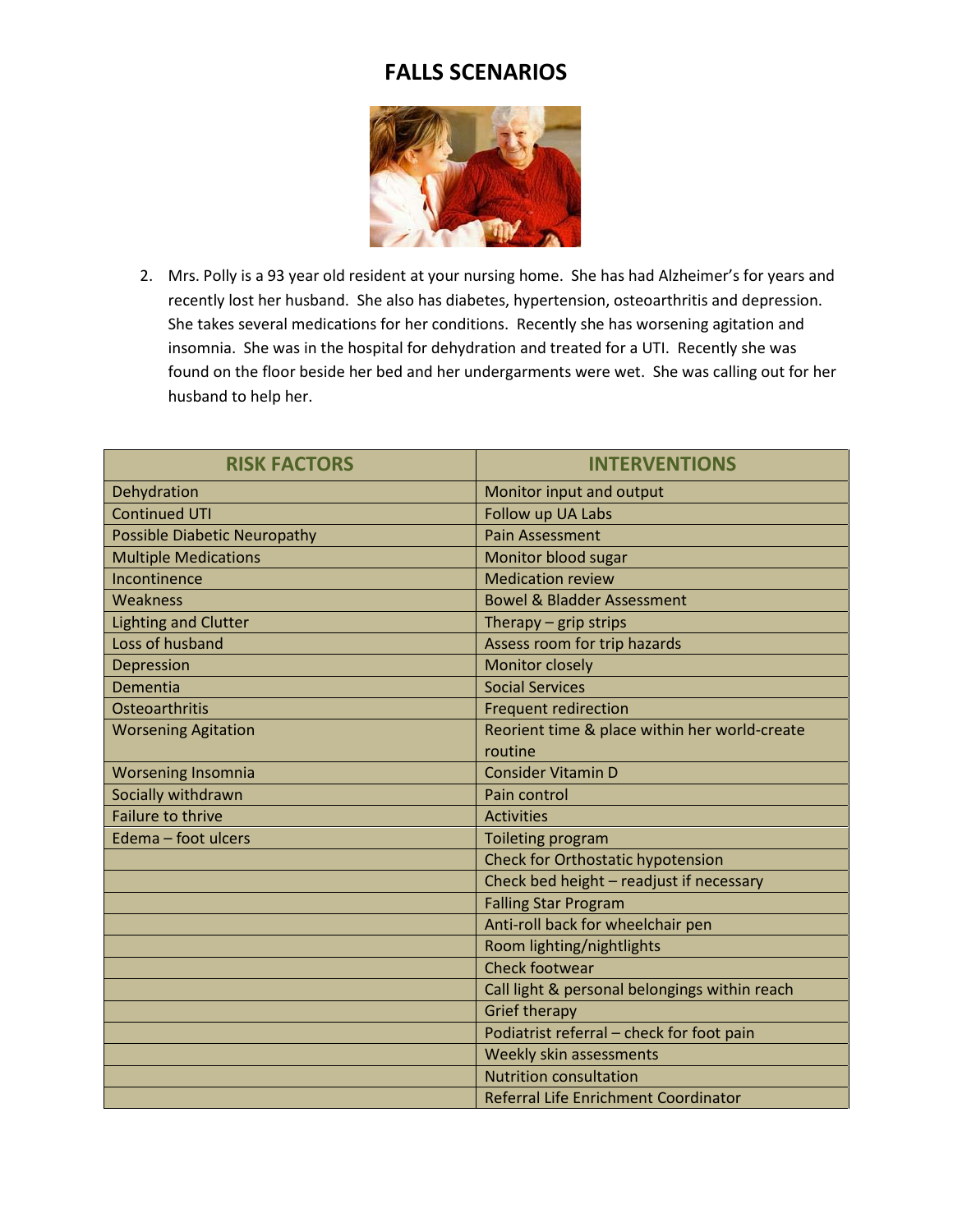

3. Ms. Ester is an 85 year old female who was admitted to your home last month after a hospital stay for a respiratory illness and UTI. She was having confusion and hallucinations and placed on an antipsychotic for her behavior. Her medical history shows HTN, Diabetes, and Macular Degeneration. She takes medications for these conditions. While at the hospital she became weaker and it was recommended she try skilled rehab to see if she can get her mobility back. She has a history of a few falls at her assisted living residence. She worked as a seamstress and enjoyed sewing before vision changes made it difficult to do.

| <b>RISK FACTORS</b>         | <b>INTERVENTIONS</b>                              |
|-----------------------------|---------------------------------------------------|
| <b>History of Falls</b>     | <b>Hip protectors</b>                             |
| Confusion                   | Good lighting/nightlights                         |
| UTI                         | Labs/Treatment for UTI                            |
| <b>Antipsychotic Meds</b>   | Review/reduce dose/wean off antipsychotic         |
| <b>Macular Degeneration</b> | Reduce clutter/clear pathway                      |
| <b>Weakness</b>             | Colored toilet seat                               |
| Hypertension                | <b>Vision check</b>                               |
| <b>Diabetes</b>             | PT/OT/ Restorative for strengthening              |
| <b>New environment</b>      | <b>Check BP meds</b>                              |
| <b>Hallucinations</b>       | <b>Monitor FSBS</b>                               |
| Possible over sedation      | Staff awareness - get to know her                 |
|                             | Hydration                                         |
|                             | <b>Nutrition</b>                                  |
|                             | Toileting plan and monitor input and output       |
|                             | Medication review/Pharmacy consultation           |
|                             | Sewing Activities - adapted for her vision issues |
|                             | Proper shoes and socks                            |
|                             | Call light in her reach at all times              |
|                             | Keep all belongings in same place                 |
|                             | Room the way she likes it                         |
|                             | Check if she needs walker or wheelchair           |